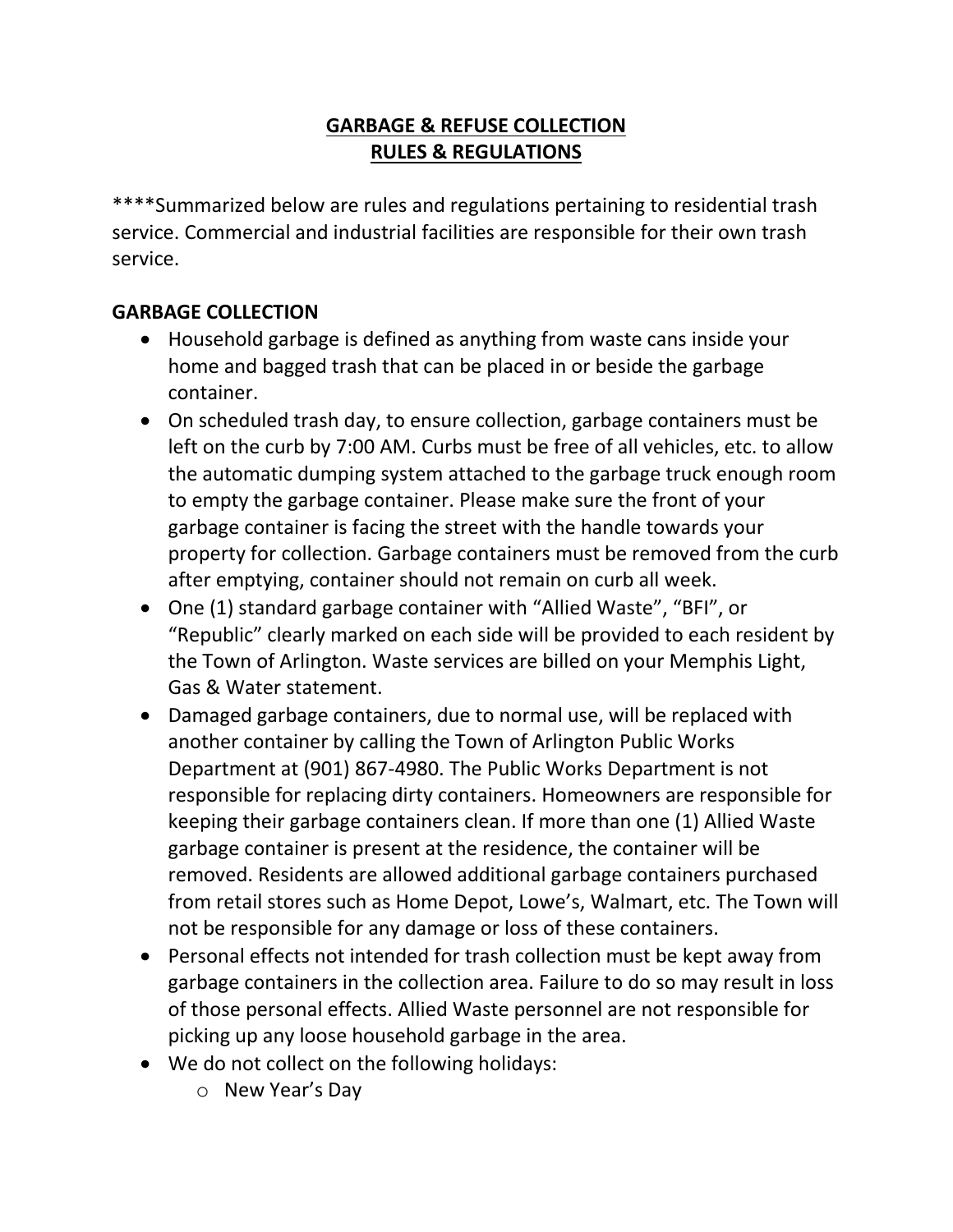- o Martin Luther King Jr's Birthday
- o Memorial Day
- o Independence Day
- o Labor Day
- o Thanksgiving Day
- o Christmas Day
- On the holidays listed above, trash collection will be moved one day forward. Example, normal trash collection day falls on Wednesday will be moved to Thursday and so forth.

# **TRASH SERVICE SCHEDULE**

Household garbage is collected from the curb on the following days:

- Monday: Hayes Road, The Preserve, Snyder Plantation, Chapel Ridge, Windsor Place, Cambridge Manor, Village of White Oak, Maple Grove, Brooks Manor, Kensington Subdivisions, Highway 70 East from Chester Street, Chester Street South to Collierville-Arlington Road, Collierville-Arlington Road South to Highway 64, and all areas South of I-40 to the Fayette County line.
- Tuesday: Country Crossing, Carter's Cove, Village of Arlington, Doctor Logan Subdivisions, Highway 70 from Airline Road East to Chester Street, Airline Road South to I-40, and everything North of Hayes Road between Airline Road and Chester Street.
- Wednesday: Village of Summer Meadows, Summer Meadows, Snyder Grove Subdivisions, and East & South of Milton Wilson to I-40.
- Thursday: Highway 70 West of SR-385 to the town limits, South of Highway 70 to Memphis-Arlington Road, Memphis-Arlington Road from SR-385 to the town limits. This includes Hidden Meadows, Arlington Trace, Arlington Station, Arlington Downs, Arlin Drive, Bonnie Creek Cove, Lamb Road, and Dixon Robinson Street.

# **Collection of Yard Debris, Appliances, Etc.**

 All small tree limbs (no longer than 7 or 8 feet), bagged leaves, bagged grass trimmings, and other large items will be picked up on your regularly scheduled trash day if placed on the curb or next to your garbage container by 7:00 AM. Certain items can cause damage to the vehicle and cannot be picked up with the claw. Please contact the Public Works Department at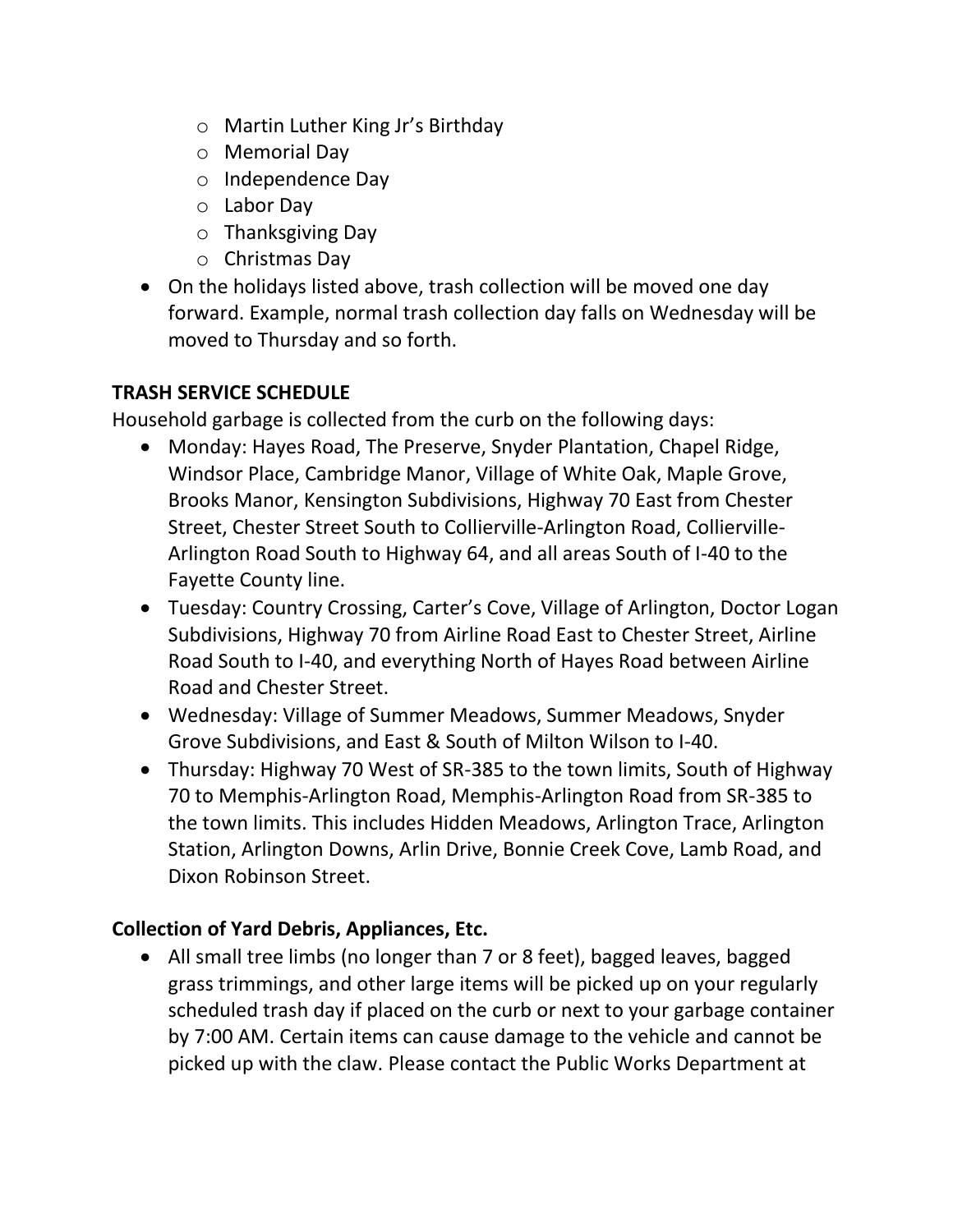(901) 867-4980, if you have any questions or concerns about items not mentioned.

- Contractors are responsible for the disposal of the following materials: home remodeling, roofing, carpet, tree removal, etc. The Town of Arlington will NOT be responsible for removing such items.
- Oil based paints, batteries, used motor oil, tires, appliances containing Freon will not be picked up. These items can be disposed of at the Shelby County Hazardous Waste Disposal Center on Mullins Station Road. For more information, contact (901)379-4438.

### **Collection of Recyclables**

- Friday, all recycling bins must be left on the curb by 7:00 AM to ensure collection of the below referenced recyclables. Recyclables, not picked up on Friday, will be picked up on Saturday.
- Two (2) standard recycling bins will be provided to each resident by the Town of Arlington.
- Damaged recycling bins, due to normal use, will be replaced with another bin by calling the Town of Arlington Public Works Department at (901)867- 4980.

### **Acceptable Material for Recycling**

**ONP**-old newspapers and advertisement inserts, loose or placed in Kraft (brown) paper bags

**OMG**- old magazines containing glossy coated paper, including catalogues, glossy fillers or mailers, loose or placed in Kraft (brown) paper bags

**OCC**-old corrugated containers (cardboard) and that have liners of Kraft, jute, or test liner. OCC can be damp but not soaked. Wax coated OCC containers are not acceptable.

**Kraft (brown) paper bags**- all sizes of loose, bundled or bagged Kraft paper grocery sacks

**Junk Mail**-all dry, loose or bagged bulk mail consisting of paper or cardboard. All unopened junk mail and envelopes with window are acceptable

**High-grade paper**-all dry, loose or bagged white and colored ledger and copier paper, notepad paper (no backing), loose leaf fillers, computer paper (continuousform perforated white bond or green-bar paper) (Shredded Paper must be in secured bag.)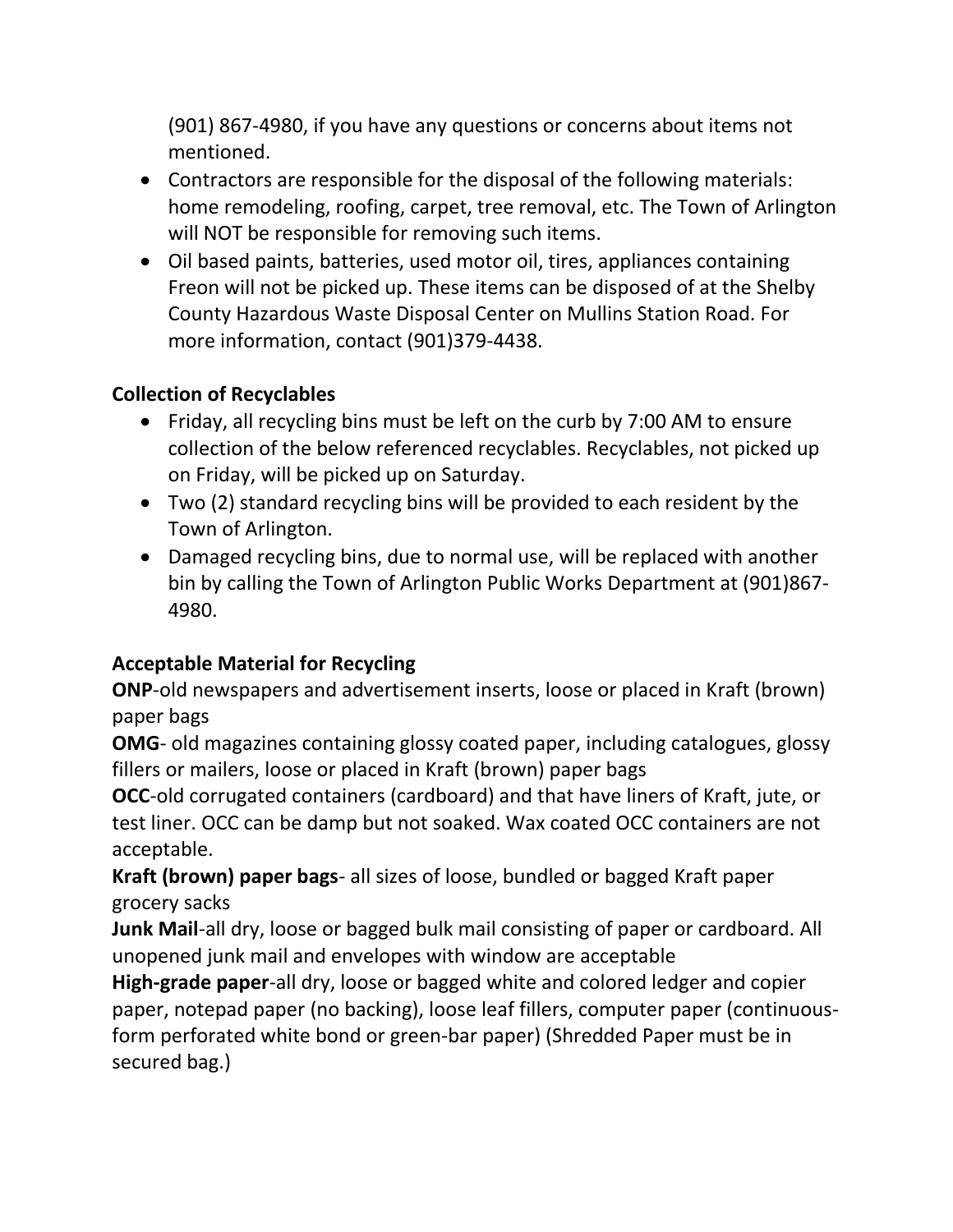**Boxboard-**all non-corrugated cardboard, commonly used in dry food and cereal boxes, shoe boxes, and other similar packaging. Boxboard with wax or plastic coating and boxboard that has been heavily contaminated by food is not acceptable.

### **Telephone Books**

#### **Other Acceptable Recycling Items**

- Glass, transparent and translucent food and beverage bottles and jars of any color. Paper labels are acceptable as are rings and lids on glass containers
- Tin/Steel cans, tin-plated, food and beverage containers, all sizes; paper labels are acceptable
- Empty aerosol cans with lids removed
- Aluminum used beverage containers
- Aluminum foil, food trays and wrappers

### **All rigid plastic containers including but not limited to:**

 **HDPE, PET, PP plastic bottles**- blow-molded (bottle-necked) natural and colored HDPE containers, including plastic milk jugs, water jugs, detergent bottles, soda bottles, dishwashing soap bottles, some shampoo bottles and similar items; caps and labels allowed

## **All HDPE, PET, PP plastic tubs, cups, and trays are acceptable, with exceptions noted below.**

- **Bulky Rigid Plastics** defined as large polyethylene and polypropylene items (5 gallon pails, crates, large plastic toys, trays, plastic lawn chairs, bins, barrels etc.)
- **Aseptic and Gable Top containers**-Paper milk and fruit juice container, gable and flat tops which are empty, rinsed and reasonably dry with straws removed from drink boxes. Material consists of liquid packaging board containers including empty, used polyethylene (PE) coated, printed oneside aseptic and gable top cartons containing no less than 70% bleached chemical fiber and may contain up to 6% aluminum foil and 24% PE film.
- Pots and pans consisting primarily of metal with minimal plastic.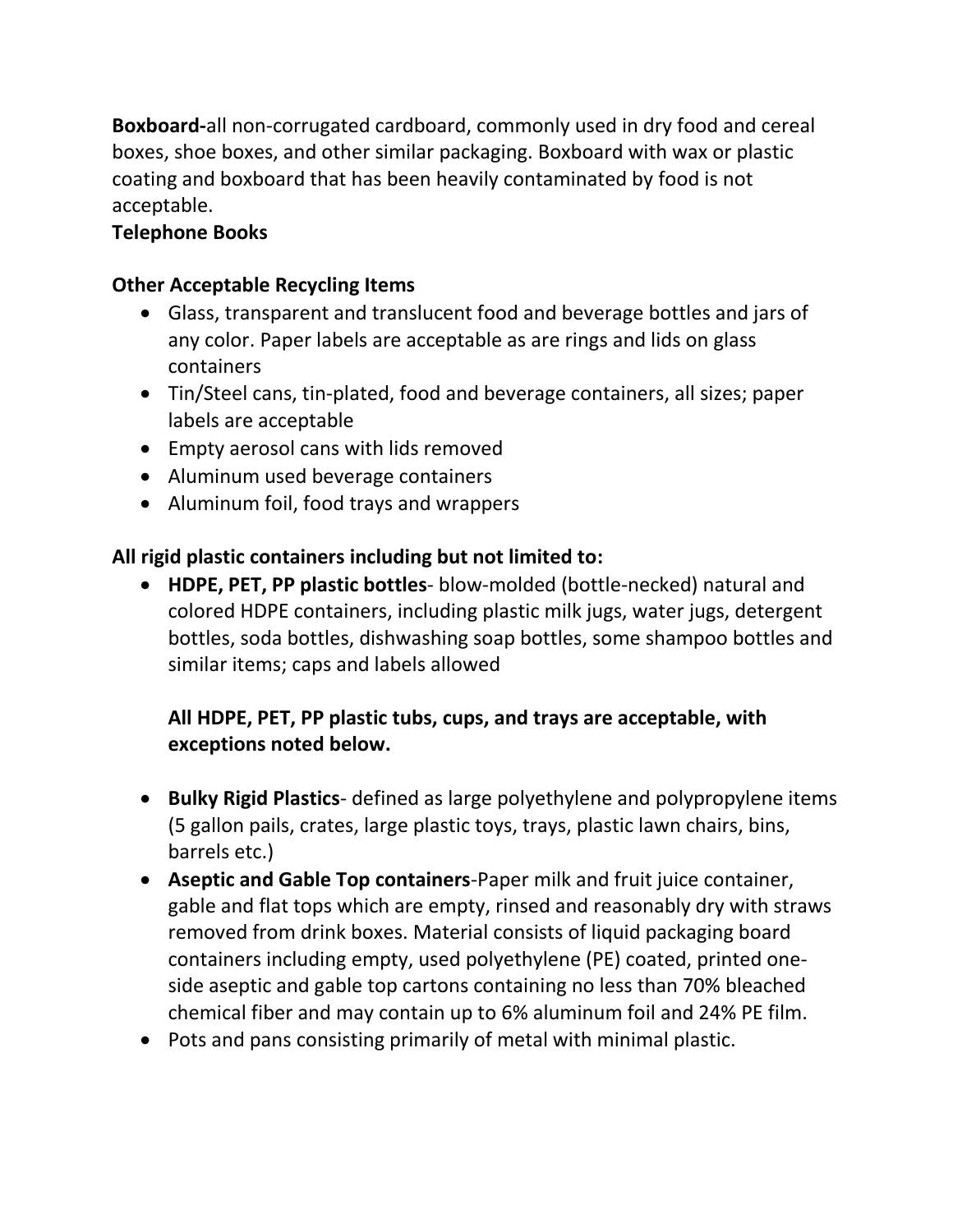Unacceptable Material is any material not specifically listed in the Delivery Standards, Including but not limited to:

- Bagging material (news print can be placed in a Kraft bag)
- Mirrors, window or auto glass, light bulbs, ceramics, any plastic containers without an SPI code, expanded (foam) plastic (e.g. Styrofoam), oil or antifreeze containers, plastic film, coat hangers, paint cans.
- Hard Cover Books
- Hazardous, toxic, radioactive, or similarly dangerous material
- Food scraps or any other organic material